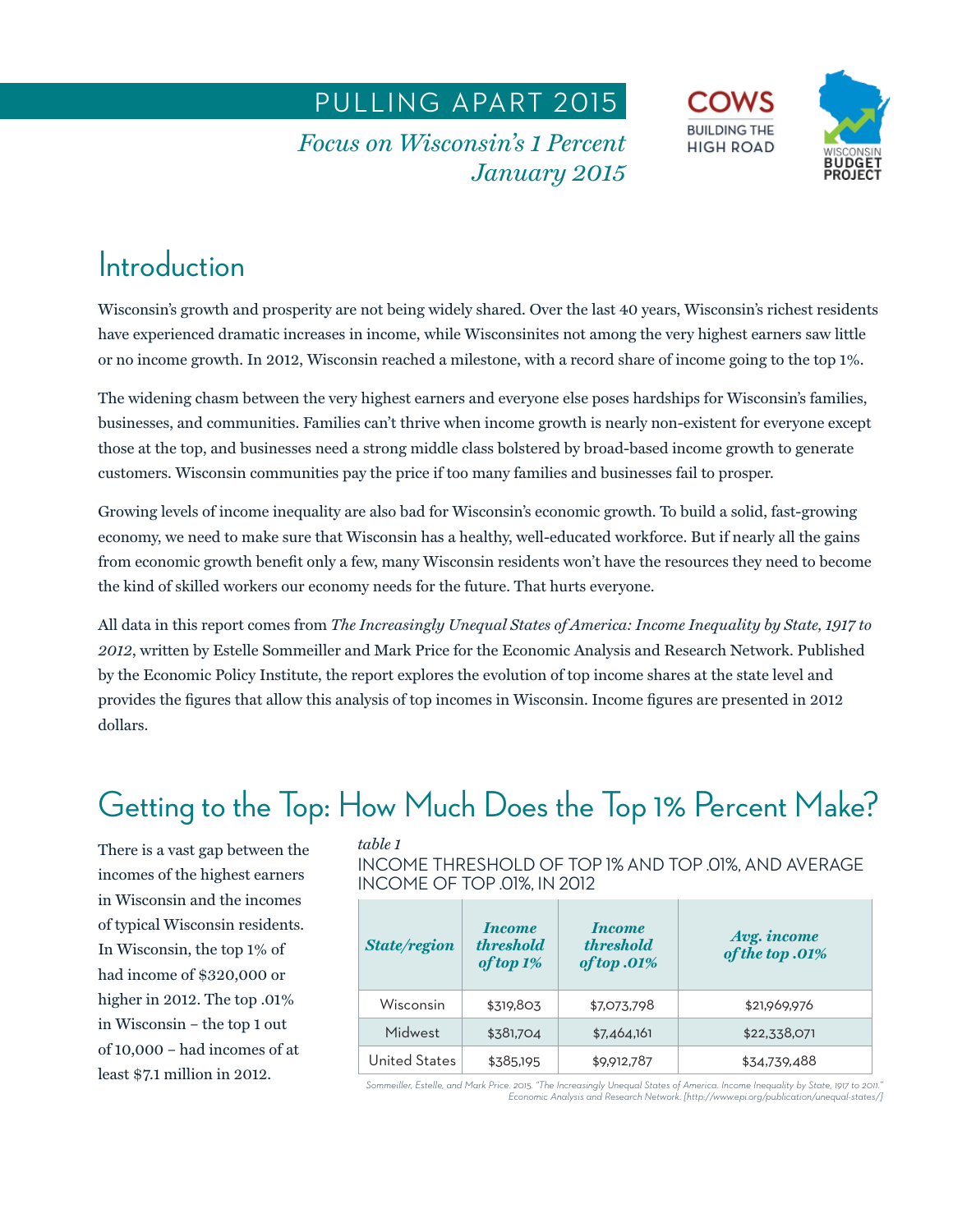The top 1% in Wisconsin makes, on average, more than 22 times the average annual income of \$44,000 that the remaining 99% of residents make. Wisconsin ranked 28th among U.S. states in the ratio of the top 1% of income to the remaining 99% of income. The average income of the top .01% in Wisconsin is nearly 500

### table 2 *table 2*  RATIO OF TOP 1% INCOME TO BOTTOM 99% INCOME, IN 2012

| <b>State/region</b> | Average income<br>of the top 1% | Average income<br>of the bottom<br>99% | <b>Top-to-bottom ratio</b> |
|---------------------|---------------------------------|----------------------------------------|----------------------------|
| Wisconsin           | \$974,753                       | \$44,123                               | 22.1                       |
| Midwest             | \$823,063                       | \$41,799                               | 19.7                       |
| United States       | \$1,040,506                     | \$42,694                               | 24.4                       |

"Sommeiller, Estelle, and Mark Price. 2015. "The Increasingly Unequal States of America. Income Inequality by State, 1917 to 2011."<br>[/Economic Analysis and Research Network. [http://www.epi.org/publication/unequal·states

times the average income of the bottom 99% of Wisconsin residents.

## Share of Income Going to Top 1% Reaches Record Level in Wisconsin

The share of income taken home by the top earners in Wisconsin has reached a record level, with the top 1% taking home nearly 1 out of every 5 dollars of income in the state.

Over the last hundred years, income inequality has followed a U-shaped pattern in Wisconsin and at the national level. In the late 1920s and into the 1930s, income inequality was stark, with the highest earners taking home a large share of the total income. After the crash in the late 1920s, and since the policies of the New Deal—collective bargaining, retirement and unemployment security, financial regulation, progressive taxation—were





**BLACK** *- United States* **BLUE** *- Wisconsin* 

*Sommeiller, Estelle, and Mark Price. 2015. "The Increasingly Unequal States of America. Income Inequality by State, 1917 to 2011." Economic Analysis and Research Network. [http://www.epi.org/publication/unequal-states/]*

entrenched, the income share claimed by top earners fell. But as those policies came under attack beginning in the 1970s, inequality rose again and in Wisconsin, has exceeded pre-Depression highs.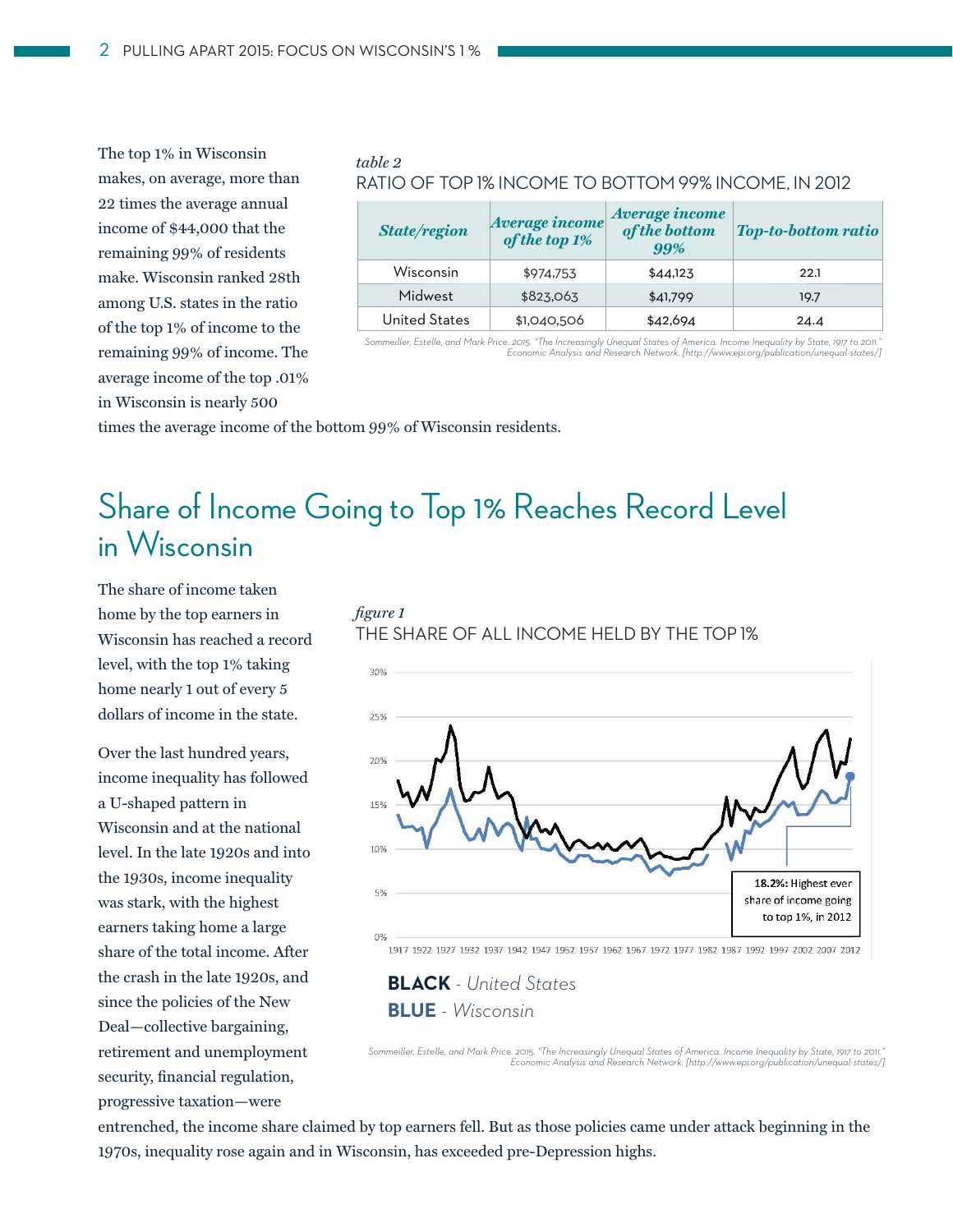Wisconsin, like many of the less urbanized and less populated states in the West and Midwest, has traditionally had less concentration of income at the very top. But while Wisconsin's income distribution is less unequal than that of most other states, Wisconsin is keeping pace with the national trend of dramatic increases in inequality. After a period in the middle of the century when economic gains were widely shared, income inequality in Wisconsin and the nation has climbed steadily since the mid-1970s.

The share of income in

Wisconsin going to the top 1% reached its highest level ever in 2012, exceeding even levels reached prior to the Great Depression. In 2012, the top 1% in Wisconsin captured 18.2% of the income in 2012, or nearly 1 out of every 5 dollars of income in the state. This share

### *table 3* INCOME SHARE OF TOP 1% IN WISCONSIN

| <b>Income share of top 1%</b> |      |      |      | Change in income share of the top 1%<br><i>(percentage points)</i> |              |  |
|-------------------------------|------|------|------|--------------------------------------------------------------------|--------------|--|
| 1928                          | 1974 | 2007 | 2012 | 1928 to 1974                                                       | 1974 to 2012 |  |
| 16.8                          | 7.0  | 16.2 | 18.2 | $-9.8$                                                             | 11.2         |  |

"Sommeiller, Estelle, and Mark Price. 2015 "The Increasingly Unequal States of America. Income Inequality by State, 1917 to 2011."<br>[/Economic Analysis and Research Network. [http://www.epi.org/publication/unequal·states

of income has more than doubled since 1974, when the top 1% in Wisconsin took home a low of 7.0% of all income in Wisconsin, or just 1 out of every 14 dollars of income.

The same pattern of outsize gains at the top holds true for other top income groups in addition to the top 1%. For example, the share of income captured by the top .01% in Wisconsin increased nearly ten-fold between its low point in the 1970s and its current level, and the share of income captured by the top 0.1% increased more than five-fold over this same period.

At the same time that the share of income going to the top 1% in Wisconsin has steadily climbed, income for the remaining Wisconsinites has remained stagnant. Between 1979 and 2012, average incomes for the top 1% in Wisconsin more than doubled, after being adjusted for inflation. In contrast, the remaining 99% saw less than 2% growth in their incomes. Put another way, \$91 out of every \$100 of income growth

*table 4* INCOME GROWTH FROM 1979 TO 2012, OVERALL AND FOR THE TOP 1% AND BOTTOM 99%

| <b>State/Region</b> |                | <b>Overall Real Income Growth</b> | <b>Share of total</b><br>growth (or loss)<br>captured by top 1% |       |
|---------------------|----------------|-----------------------------------|-----------------------------------------------------------------|-------|
|                     | <b>Overall</b> | $\Gamma$ op 1%                    | <b>Bottom 9.9%</b>                                              |       |
| Wisconsin           | 13.7%          | 148.8%                            | 1.4%                                                            | 90.7% |
| Midwest             | 12.9%          | 137.0%                            | .5%                                                             | 96.7% |
| United States       | 20.2%          | 180.9%                            | 2.6%                                                            | 88.5% |

*Sommeiller, Estelle, and Mark Price. 2015. "The Increasingly Unequal States of America. Income Inequality by State, 1917 to 2011." Eco5omic Analysis and Research Network. [http://www.epi.org/publication/unequal-states/]*

that occurred between 1979 and 2012 in Wisconsin wound up in the pockets of the top 1%.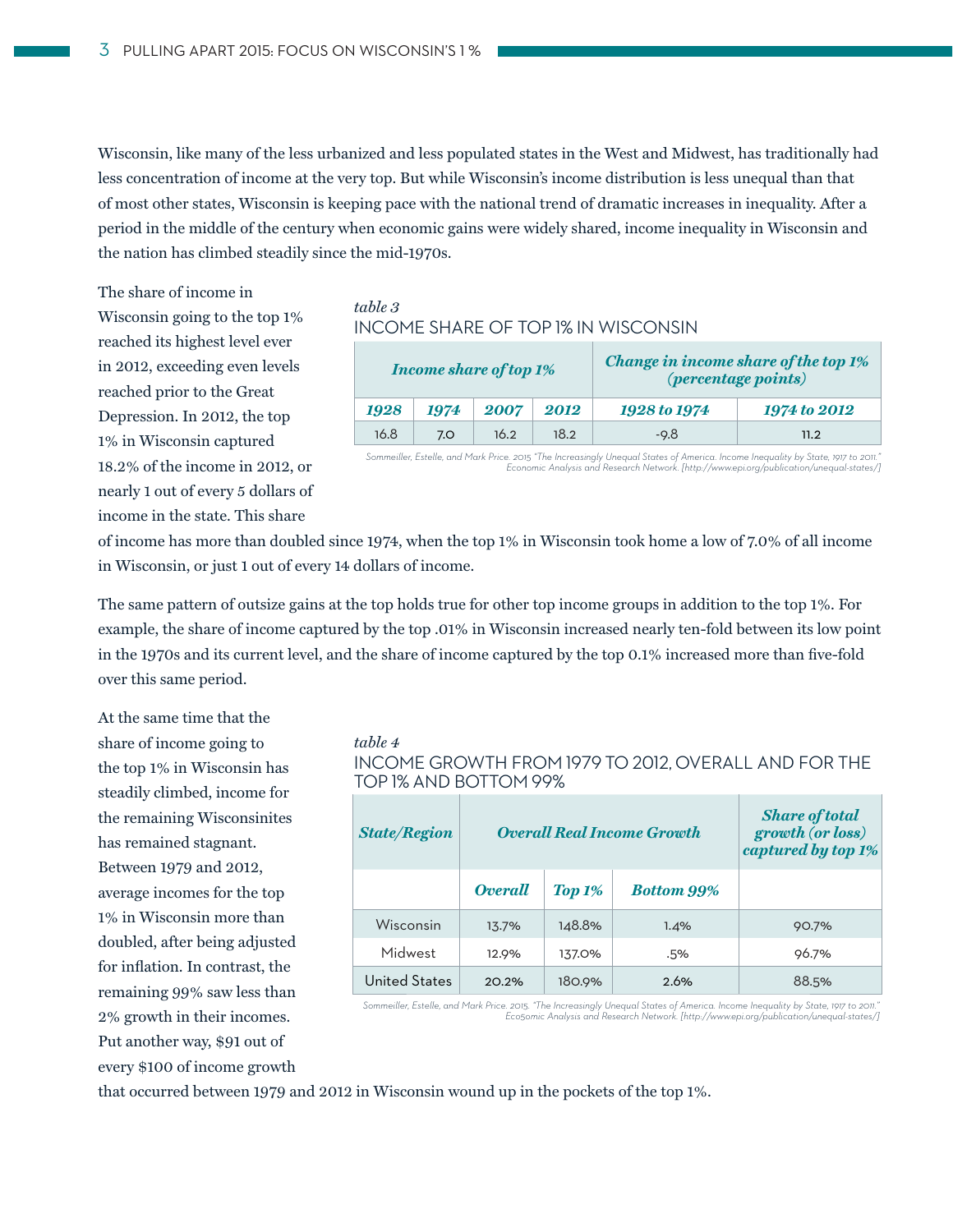### Recovery for Some: Highest Earners in Wisconsin Capture Nearly All Post-Recession Gains

Most of the economic gains following the recession have been captured by the top 1%. During the recession –as in any other economic downturn– top earners in Wisconsin experienced a sizable loss of income. The share of income claimed by the top 1% dropped from 16.2% in 2007 to 15.2% in 2009, and the average income for this group dropped by more than \$200,000 over that period.

### $table 5$

*table 5* INCOME GROWTH FROM 2009 TO 2012, OVERALL AND FOR THE TOP 1% AND BOTTOM 99%

| <b>State/Region</b> | Average real income growth |                     |                      | <b>Share of total growth</b><br>(or loss) captured<br>by top $1\%$ |
|---------------------|----------------------------|---------------------|----------------------|--------------------------------------------------------------------|
|                     | <b>Overall</b>             | $\mathbf{Top}\,1\%$ | <b>Bottom</b><br>99% |                                                                    |
| Wisconsin           | 5.9%                       | 26.7%               | 2.1%                 | 69.6%                                                              |
| Midwest             | 7.4%                       | 34.7%               | 2.4%                 | 71.9%                                                              |
| United States       | 6.3%                       | 36.8%               | $-0.4%$              | 105.5%                                                             |

*Sommeiller, Estelle, and Mark Price. 2015. "The Increasingly Unequal States of America. Income Inequality by State, 1917 to 2011." Economic Analysis and Research Network. [http://www.epi.org/publication/unequal-states/]*

In the aftermath of the recession, however, the pattern of growth in income inequality in Wisconsin has resumed. Between 2009 and 2012, the top 1% captured 69.6% of all income gains in Wisconsin. The average income of the top 1% increased by 26.7% in Wisconsin between 2009 and 2012, while the remaining 99% experienced an average income growth of just 2.1%.

*fi gure 2* INCOME GROWTH FOR THE TOP 1% AND THE BOTTOM 99% 2009 TO 2012 IN WISCONSIN



*Sommeiller, Estelle, and Mark Price. 20145 "The Increasingly Unequal States of America. Income Inequality by State, 1917 to 2011." Economic Analysis and Research Network. [http://www.epi.org/publication/unequal-states/]*